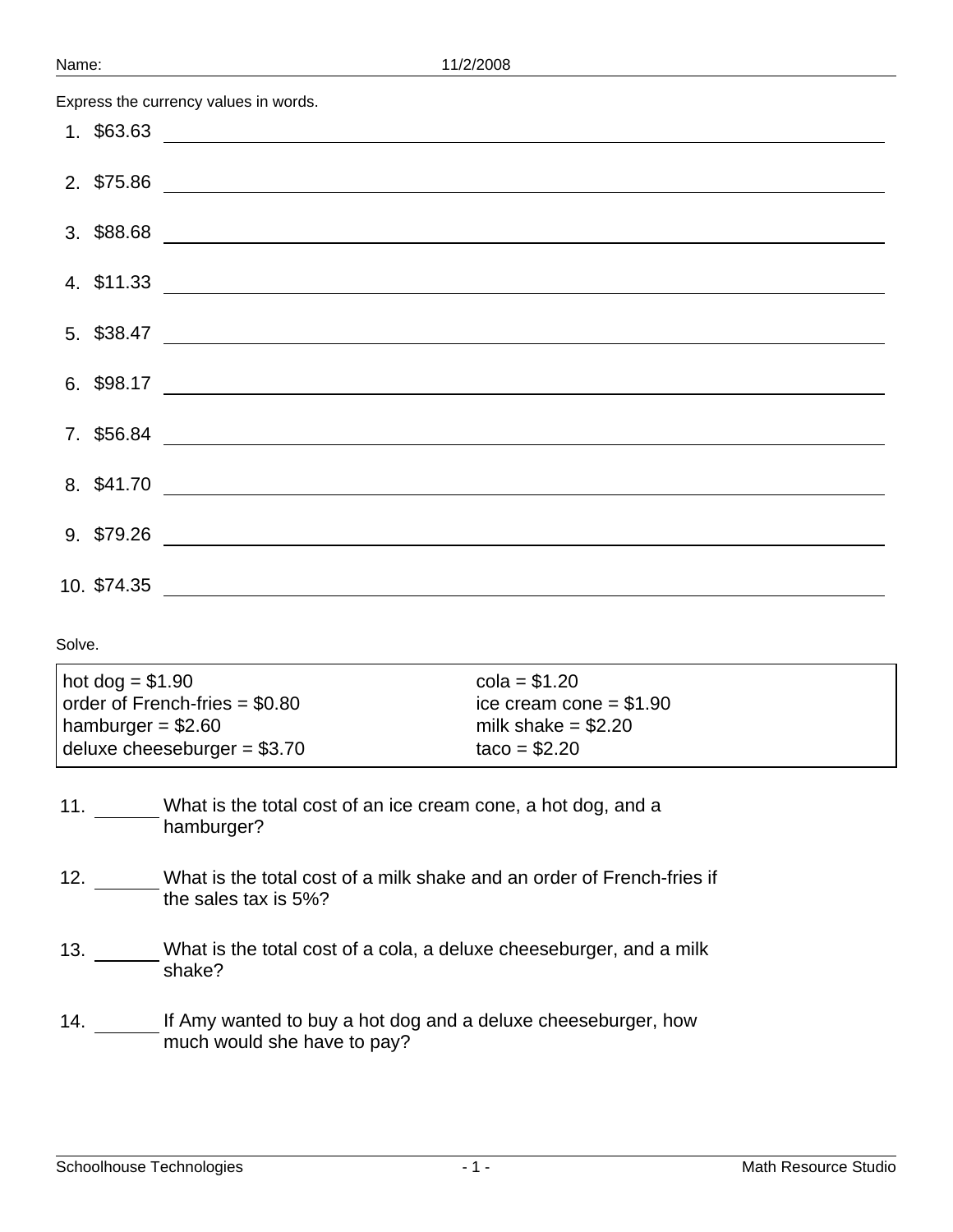| Name:             | 11/2/2008                                                                                                            |                          |  |  |
|-------------------|----------------------------------------------------------------------------------------------------------------------|--------------------------|--|--|
| 15.               | What is the total cost of a milk shake, an ice cream cone, and a<br>hamburger if the sales tax is five percent?      |                          |  |  |
| 16.               | If Jake buys an order of French-fries, a cola, and an ice cream<br>cone, what will his change be if he pays \$10.00? |                          |  |  |
|                   | 17. What is the total cost of a taco, a milk shake, and an order of<br>French-fries?                                 |                          |  |  |
|                   | 18. What is the total cost of a deluxe cheeseburger?                                                                 |                          |  |  |
|                   | 19. If Steven buys a taco, a milk shake, and a deluxe cheeseburger,<br>what will his change be if he pays \$20.00?   |                          |  |  |
|                   | 20. If Steven wanted to buy a cola and an order of French-fries, how<br>much money would he need?                    |                          |  |  |
| Solve.            |                                                                                                                      |                          |  |  |
| hot dog = $$1.60$ | $cola = $1.20$<br>order of French-fries $= $1.00$                                                                    | ice cream cone = $$1.10$ |  |  |

| hot dog $= $1.60$               | $cola = $1.20$           |
|---------------------------------|--------------------------|
| order of French-fries $= $1.00$ | ice cream cone $= $1.10$ |
| hamburger $= $2.50$             | milk shake $= $2.90$     |
| deluxe cheeseburger $= $3.70$   | $taco = $2.20$           |

21. What is the total cost of a hot dog and a deluxe cheeseburger?

- 22. \_\_\_\_\_\_\_ Jake wants to buy a hot dog, a cola, and a taco. How much will he have to pay?
- 23. If Billy buys an ice cream cone and a hamburger, what will his change be if he pays \$10.00?
- 24. If Sharon buys an order of French-fries, how much change will she get back from \$10.00?
- 25. Ellen wants to buy a deluxe cheeseburger, an order of French-fries, and a taco. How much money will she need?
- 26. What is the total cost of a hot dog, an ice cream cone, and a taco if there is a 5% sales tax?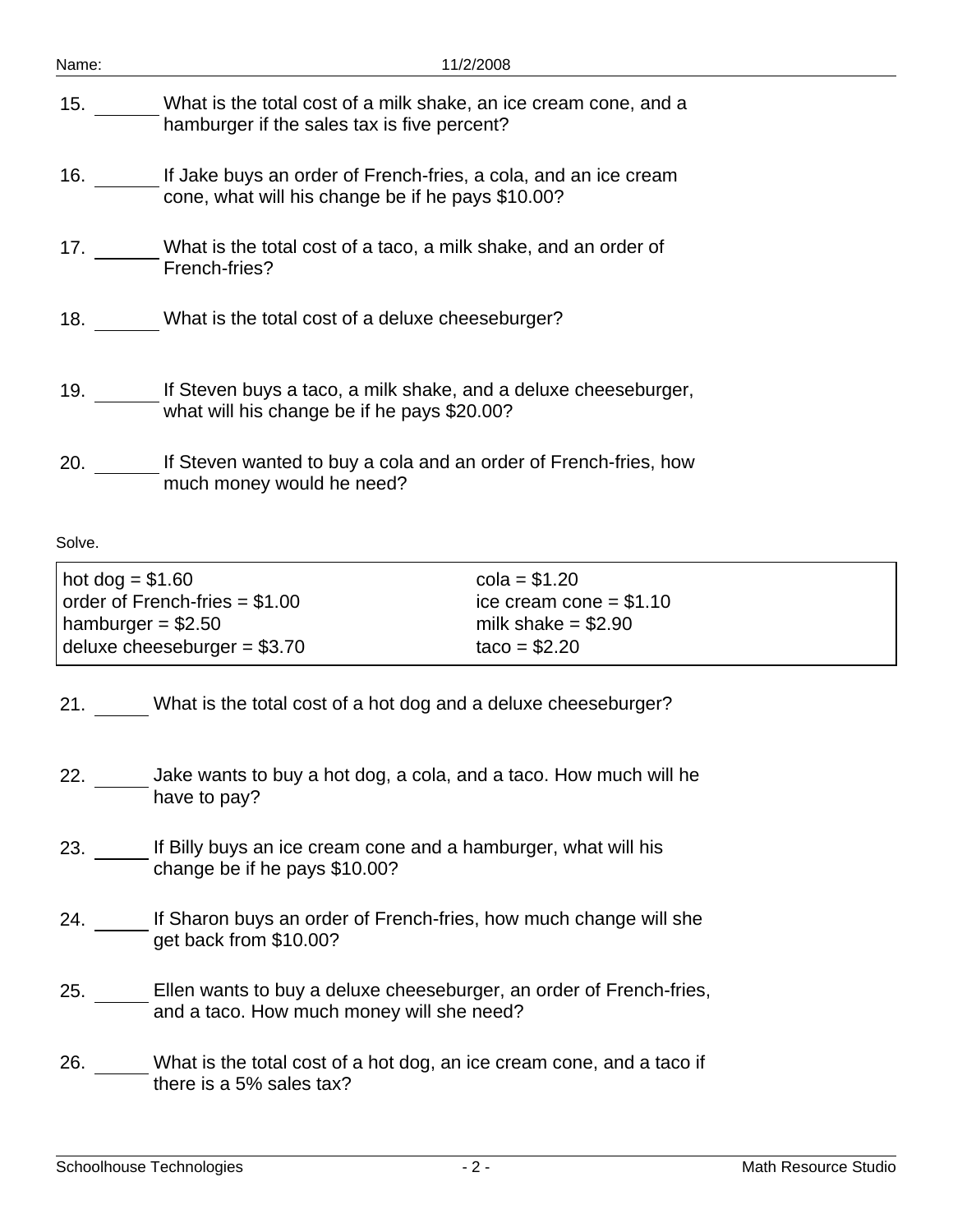| Name:                                                                                                                                             | 11/2/2008                                                                                                           |  |  |  |
|---------------------------------------------------------------------------------------------------------------------------------------------------|---------------------------------------------------------------------------------------------------------------------|--|--|--|
| 27.                                                                                                                                               | What is the total cost of a hamburger if the sales tax is 5%?                                                       |  |  |  |
| 28.                                                                                                                                               | If Marin buys a cola, an ice cream cone, and a hamburger, what will<br>her change be if she pays \$10.00?           |  |  |  |
| 29.                                                                                                                                               | Michele wants to buy an ice cream cone, a hot dog, and a deluxe<br>cheeseburger. How much will it cost her?         |  |  |  |
| 30.                                                                                                                                               | If Billy wanted to buy an ice cream cone, a hamburger, and a<br>deluxe cheeseburger, how much would he have to pay? |  |  |  |
| Solve.                                                                                                                                            |                                                                                                                     |  |  |  |
| $cola = $1.40$<br>hot dog = $$1.00$<br>order of French-fries $= $1.20$<br>ice cream cone $= $1.50$<br>hamburger = $$2.70$<br>milk shake $= $2.90$ |                                                                                                                     |  |  |  |

- 31. What is the total cost of a hamburger, a deluxe cheeseburger, and a hot dog if there is a 5% sales tax?
- 32. \_\_\_\_\_\_ If Ellen wanted to buy a cola and a deluxe cheeseburger, how much money would she need?

deluxe cheeseburger = \$3.60  $\qquad \qquad$  taco = \$2.90

- 33. If Michele wanted to buy a deluxe cheeseburger, how much money would she need?
- 34. If Audrey wanted to buy an order of French-fries and a deluxe cheeseburger, how much money would she need?
- 35. Sandra purchases an ice cream cone and a hamburger. How much change will she get back from \$10.00?
- 36. If Janet buys a hot dog, and if she had \$5.00, how much money will she have left?
- 37. Donald purchases an order of French-fries. How much money will he get back if he pays \$10.00?
- 38. If Janet wanted to buy a milk shake and an order of French-fries, how much money would she need?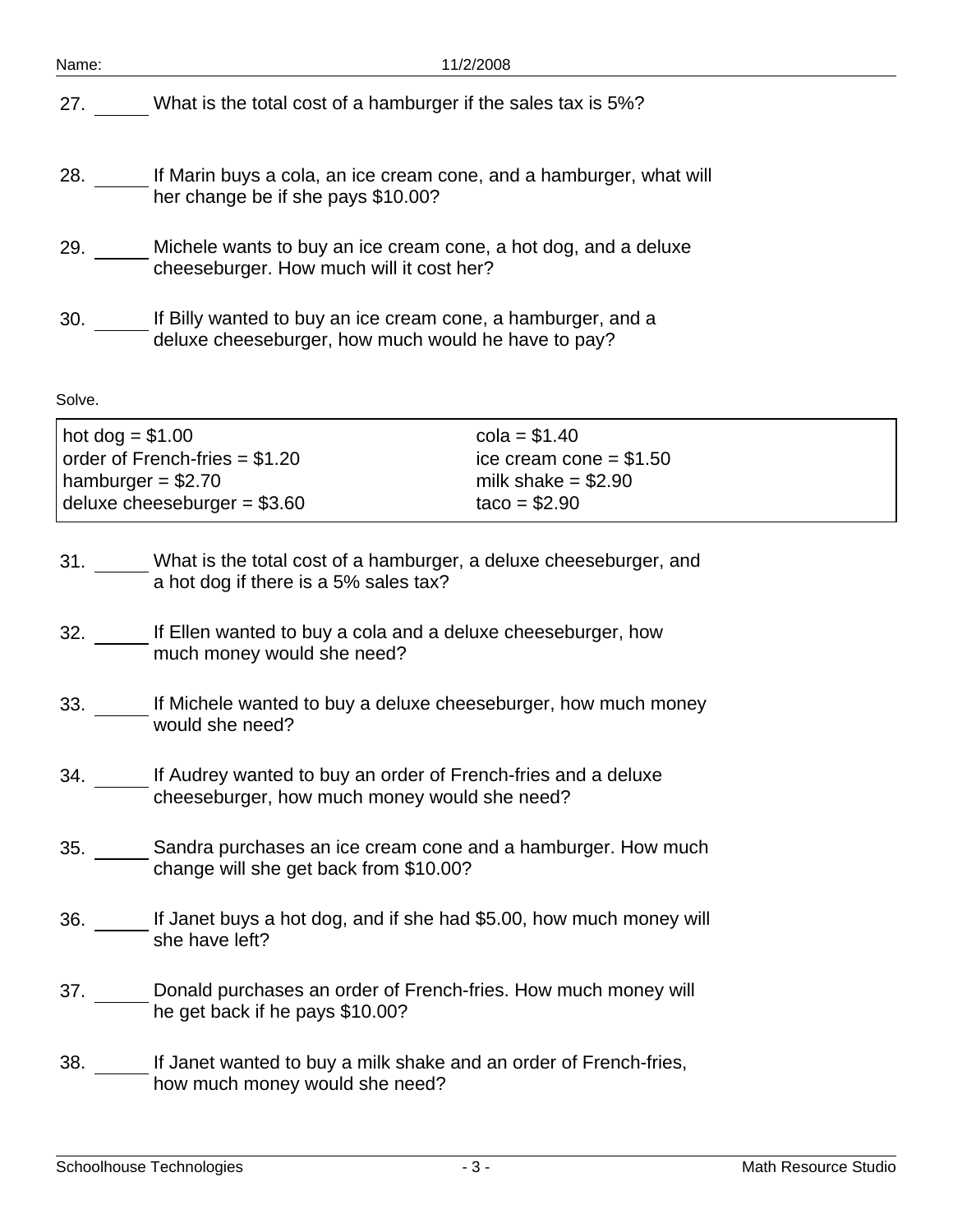| Name:                                    | 11/2/2008                                                                                                                                                |  |  |  |  |
|------------------------------------------|----------------------------------------------------------------------------------------------------------------------------------------------------------|--|--|--|--|
| 39.                                      | What is the total cost of an ice cream cone, an order of French-<br>fries, and a milk shake?                                                             |  |  |  |  |
| 40.                                      | Billy wants to buy a milk shake and a hamburger. How much<br>money will he need?                                                                         |  |  |  |  |
| Solve.                                   |                                                                                                                                                          |  |  |  |  |
| hot $dog = $1.40$<br>hamburger = $$2.30$ | $cola = $1.20$<br>order of French-fries $= $1.40$<br>ice cream cone = $$1.20$<br>milk shake $= $2.30$<br>deluxe cheeseburger = $$4.00$<br>$taco = $2.90$ |  |  |  |  |
| 41.                                      | Donald wants to buy a deluxe cheeseburger. How much will it cost<br>him?                                                                                 |  |  |  |  |
| 42.                                      | If Donald buys a cola, an order of French-fries, and a hamburger,<br>how much change will he get back from \$10.00?                                      |  |  |  |  |
| 43.                                      | If Michele wanted to buy an order of French-fries and a taco, how<br>much would she have to pay?                                                         |  |  |  |  |
| 44.                                      | If Sandra buys an order of French-fries, a milk shake, and a deluxe<br>cheeseburger, how much change will she get back from \$20.00?                     |  |  |  |  |
| 45.                                      | Allan wants to buy a hot dog. How much money will he need?                                                                                               |  |  |  |  |
|                                          | 46. If Sharon wanted to buy an ice cream cone, a taco, and a deluxe<br>cheeseburger, how much would it cost her?                                         |  |  |  |  |
|                                          | 47. What is the total cost of an ice cream cone and a deluxe<br>cheeseburger?                                                                            |  |  |  |  |
|                                          | 48. What is the total cost of a hamburger if there is a 5% sales tax?                                                                                    |  |  |  |  |
|                                          | 49. What is the total cost of an ice cream cone?                                                                                                         |  |  |  |  |
|                                          | 50. If Marin wanted to buy an ice cream cone, an order of French-fries,<br>and a cola, how much would she have to pay?                                   |  |  |  |  |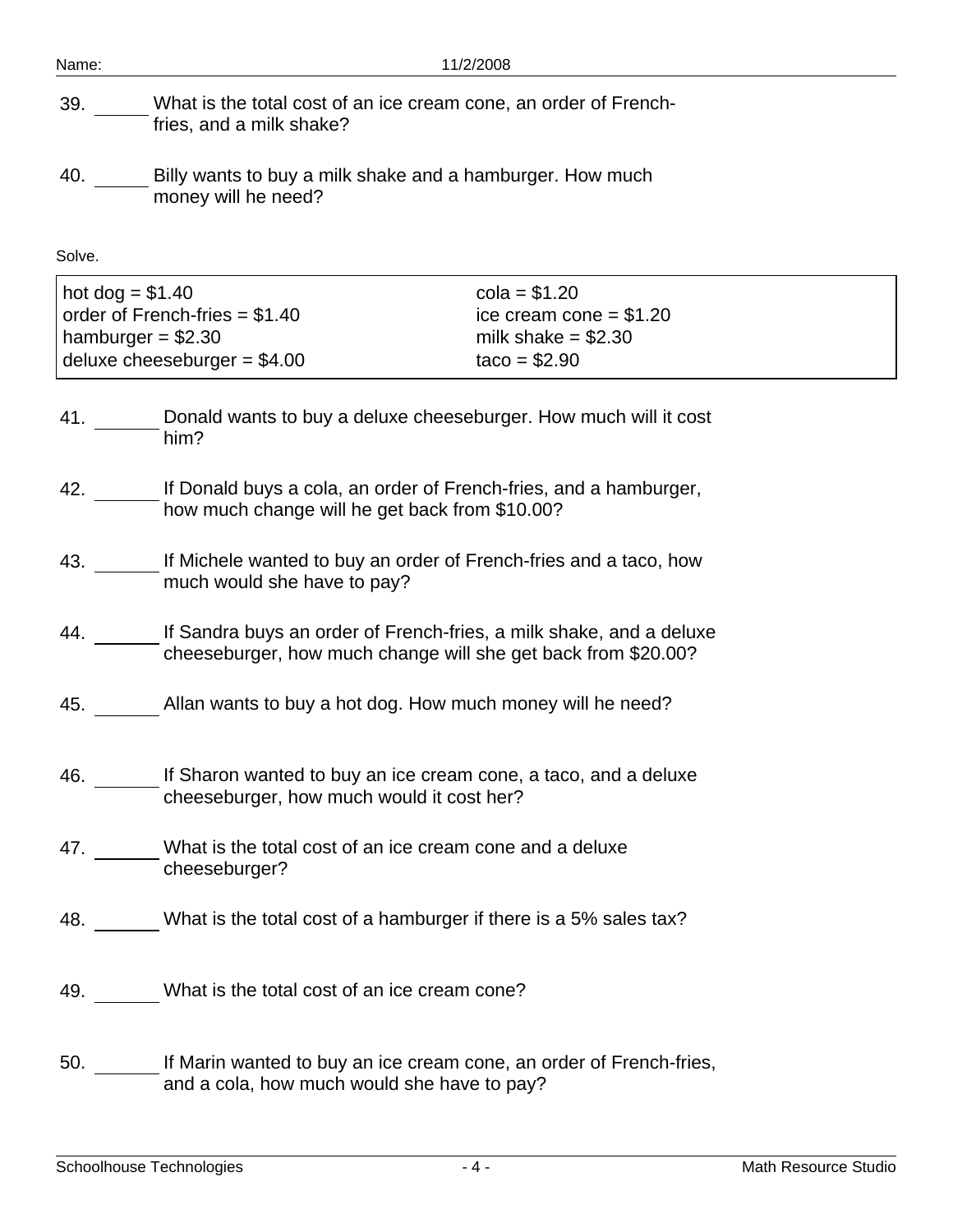| аr<br>N<br>I |
|--------------|
|--------------|

Solve.

| $hot dog = $1.80$               | $cola = $1.00$           |
|---------------------------------|--------------------------|
| order of French-fries $= $0.80$ | ice cream cone $= $1.20$ |
| hamburger = $$2.10$             | milk shake = $$2.50$     |
| deluxe cheeseburger = $$3.50$   | $taco = $2.80$           |

- 51. What is the total cost of a cola, a hot dog, and an ice cream cone if  $\overline{\phantom{a}}$  there is a five percent sales tax?
- 52. \_\_\_\_\_\_ Allan purchases a hamburger and a hot dog. If he had \$10.00, how much money will he have left?
- 53. \_\_\_\_\_\_ Jennifer purchases a hamburger. How much change will she get back from \$10.00?
- 54. If Marcie buys a taco, a cola, and a hot dog, and if she had \$10.00, how much money will she have left?
- 55. What is the total cost of a taco?
- 56. Jennifer wants to buy an order of French-fries and an ice cream cone. How much will she have to pay?
- 57. \_\_\_\_\_\_ David purchases an order of French-fries, a taco, and a deluxe cheeseburger. How much money will he get back if he pays \$10.00?
- 58. What is the total cost of an ice cream cone and a hot dog?

59. What is the total cost of a hamburger?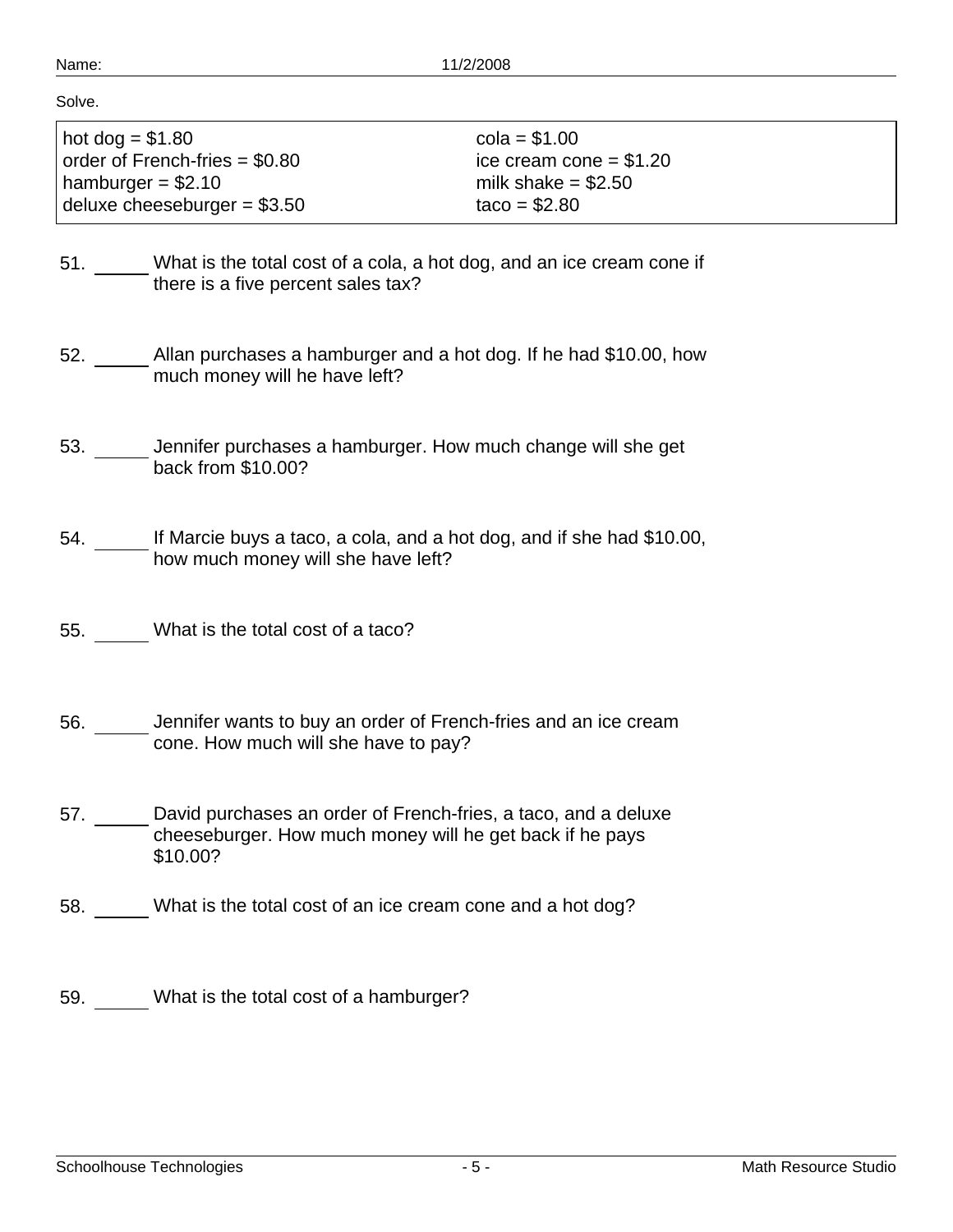60. If Jackie buys a hot dog, a milk shake, and a hamburger, and if she had \$10.00, how much money will she have left?

| $hot dog = $1.60$                      | $cola = $1.20$           |
|----------------------------------------|--------------------------|
| $\vert$ order of French-fries = \$0.70 | ice cream cone $= $1.20$ |
| hamburger = $$2.30$                    | milk shake $= $2.80$     |
| deluxe cheeseburger $= $3.30$          | $taco = $2.30$           |

- 61. \_\_\_\_\_\_ Jackie purchases an order of French-fries, an ice cream cone, and a hot dog. How much money will she get back if she pays \$10.00?
- 62. Adam wants to buy an ice cream cone and a deluxe cheeseburger. How much will he have to pay?
- 63. Marin purchases a hot dog, a taco, and an order of French-fries. If she had \$10.00, how much money will she have left?
- 64. What is the total cost of a hot dog and a hamburger?
- 65. If Sharon buys a hamburger, how much money will she get back if she pays \$5.00?
- 66. Steven purchases a cola, a hot dog, and a deluxe cheeseburger. How much money will he get back if he pays \$10.00?
- 67. If David buys a hot dog and a cola, how much money will he get back if he pays \$10.00?
- 68. Marcie wants to buy an order of French-fries and a milk shake. How much money will she need?
- 69. If David buys a taco and an ice cream cone, and if he had \$10.00, how much money will he have left?
- 70. If Amy wanted to buy a deluxe cheeseburger and an order of French-fries, how much would it cost her?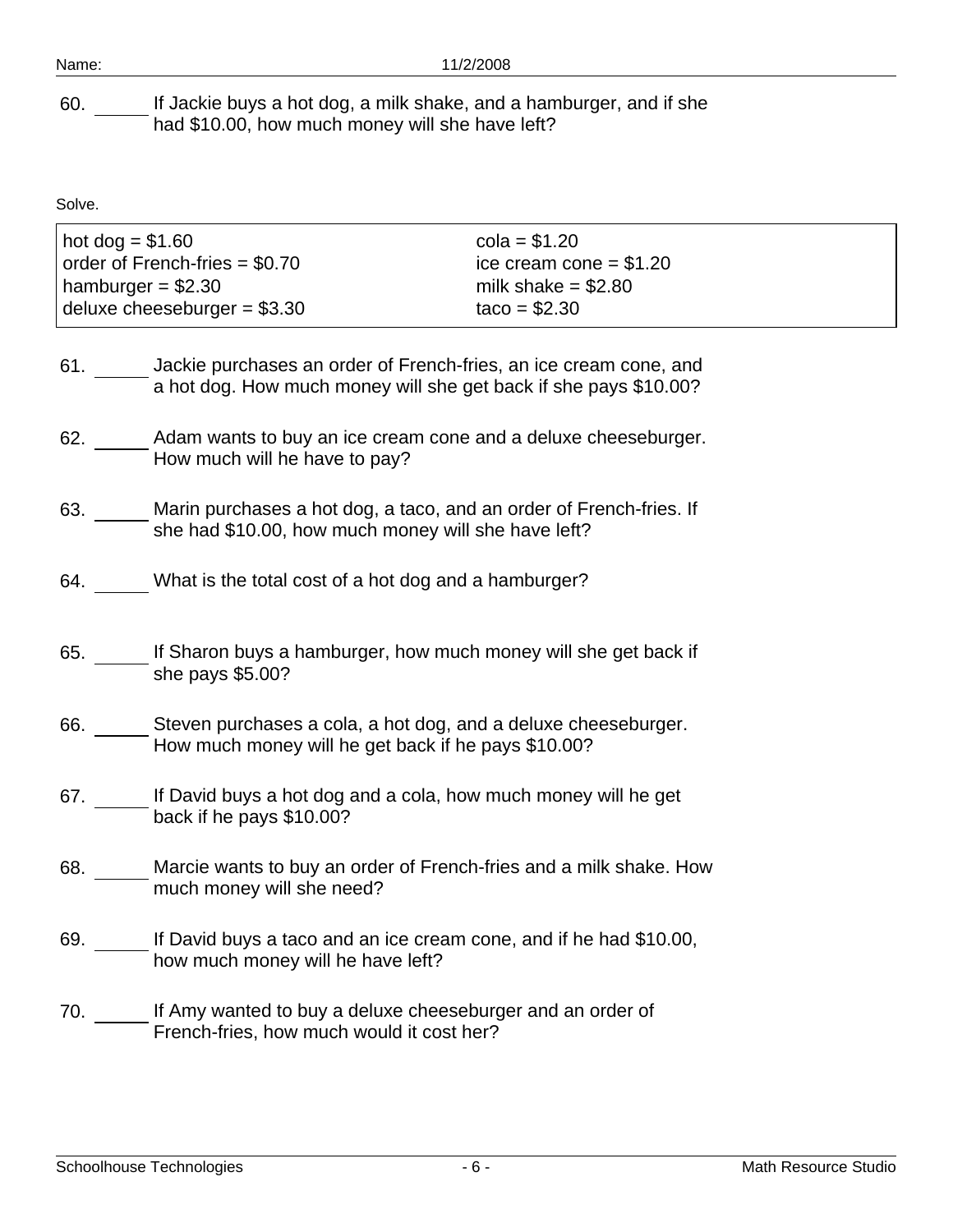| hot dog = $$1.30$<br>order of French-fries $= $1.30$ | $cola = $1.30$<br>ice cream cone $= $1.50$ |
|------------------------------------------------------|--------------------------------------------|
| hamburger = $$2.80$                                  | milk shake $= $2.20$                       |
| deluxe cheeseburger = $$3.20$                        | $taco = $2.10$                             |

- 71. \_\_\_\_\_\_\_ If Jackie wanted to buy an ice cream cone and a milk shake, how much would she have to pay?
- 72. \_\_\_\_\_\_ Ellen purchases an order of French-fries. If she had \$10.00, how much money will she have left?
- 73. If Michele wanted to buy a milk shake, how much would she have to pay?
- 74. \_\_\_\_\_\_\_ If Jackie buys an ice cream cone, a hot dog, and a hamburger, how much change will she get back from \$20.00?
- 75. Michele wants to buy a hamburger. How much will she have to pay?
- 76. What is the total cost of a cola and an ice cream cone if there is a five percent sales tax?
- 77. What is the total cost of a hot dog if there is a five percent sales tax?
- 78. If Allan buys a taco, a hamburger, and a deluxe cheeseburger, how much change will he get back from \$20.00?
- 79. Janet wants to buy a hot dog. How much will she have to pay?
- 80. What is the total cost of a deluxe cheeseburger and a hot dog?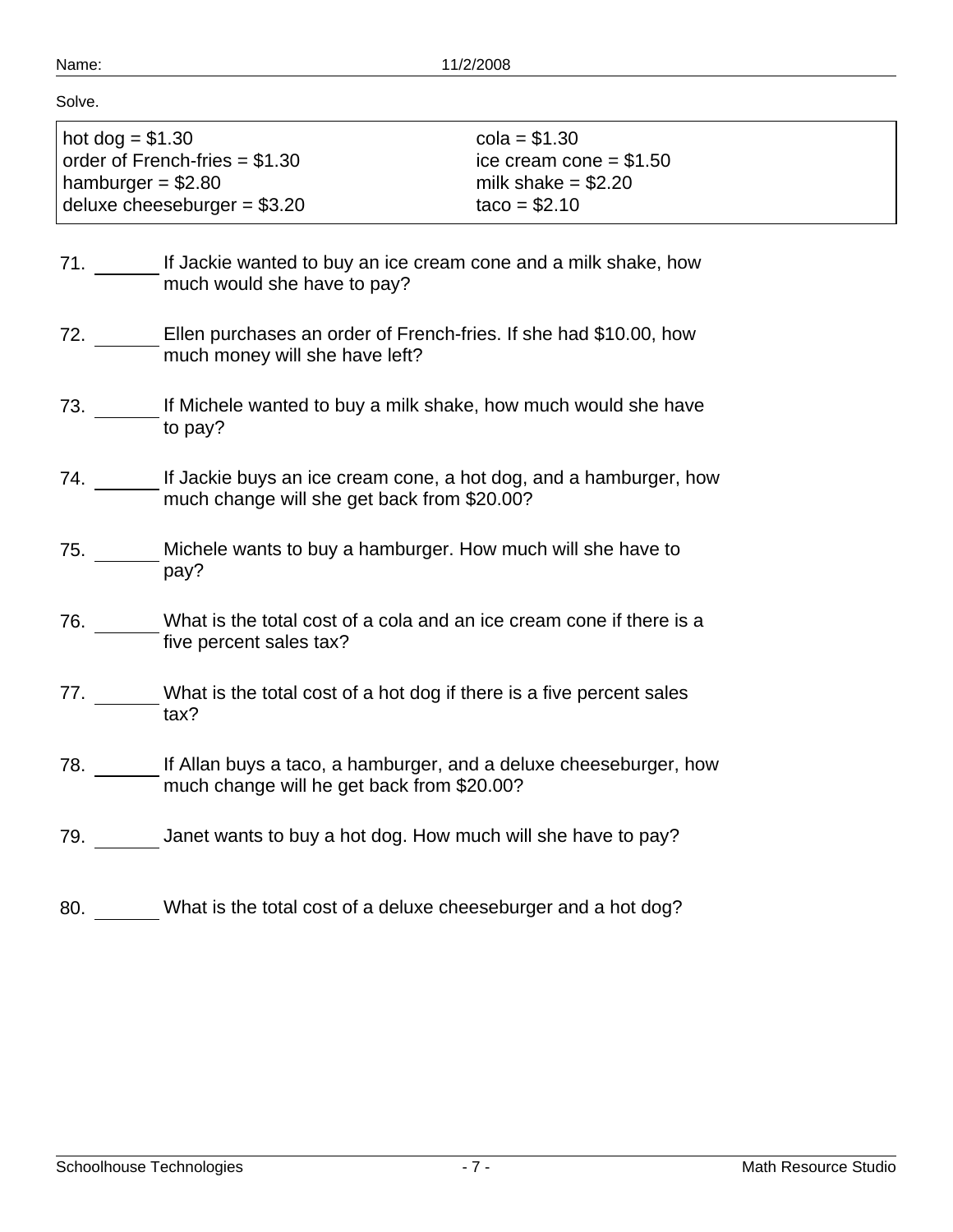|         | п |  |  |  |
|---------|---|--|--|--|
| ×<br>۰. |   |  |  |  |
|         |   |  |  |  |

| $hot$ dog = \$1.00              | $cola = $1.40$           |
|---------------------------------|--------------------------|
| order of French-fries $= $1.30$ | ice cream cone $= $1.10$ |
| hamburger = $$2.70$             | milk shake $= $2.70$     |
| deluxe cheeseburger = $$3.90$   | $taco = $2.50$           |

- 81. What is the total cost of an ice cream cone and a taco if there is a 5% sales tax?
- 82. What is the total cost of an order of French-fries and a deluxe cheeseburger if there is a five percent sales tax?
- 83. \_\_\_\_\_\_\_ Jennifer purchases a taco and a cola. How much money will she get back if she pays \$10.00?
- 84. \_\_\_\_\_\_\_ Jake wants to buy an ice cream cone, a deluxe cheeseburger, and a hot dog. How much will it cost him?
- 85. Paul wants to buy a milk shake and a hot dog. How much will he have to pay?
- 86. Steven wants to buy a deluxe cheeseburger, a taco, and a milk shake. How much will he have to pay?
- 87. What is the total cost of a hot dog, an ice cream cone, and a taco if there is a 5% sales tax?
- 88. Marin purchases a milk shake, a hamburger, and an order of French-fries. How much money will she get back if she pays \$20.00?
- 89. What is the total cost of an ice cream cone and a hamburger?